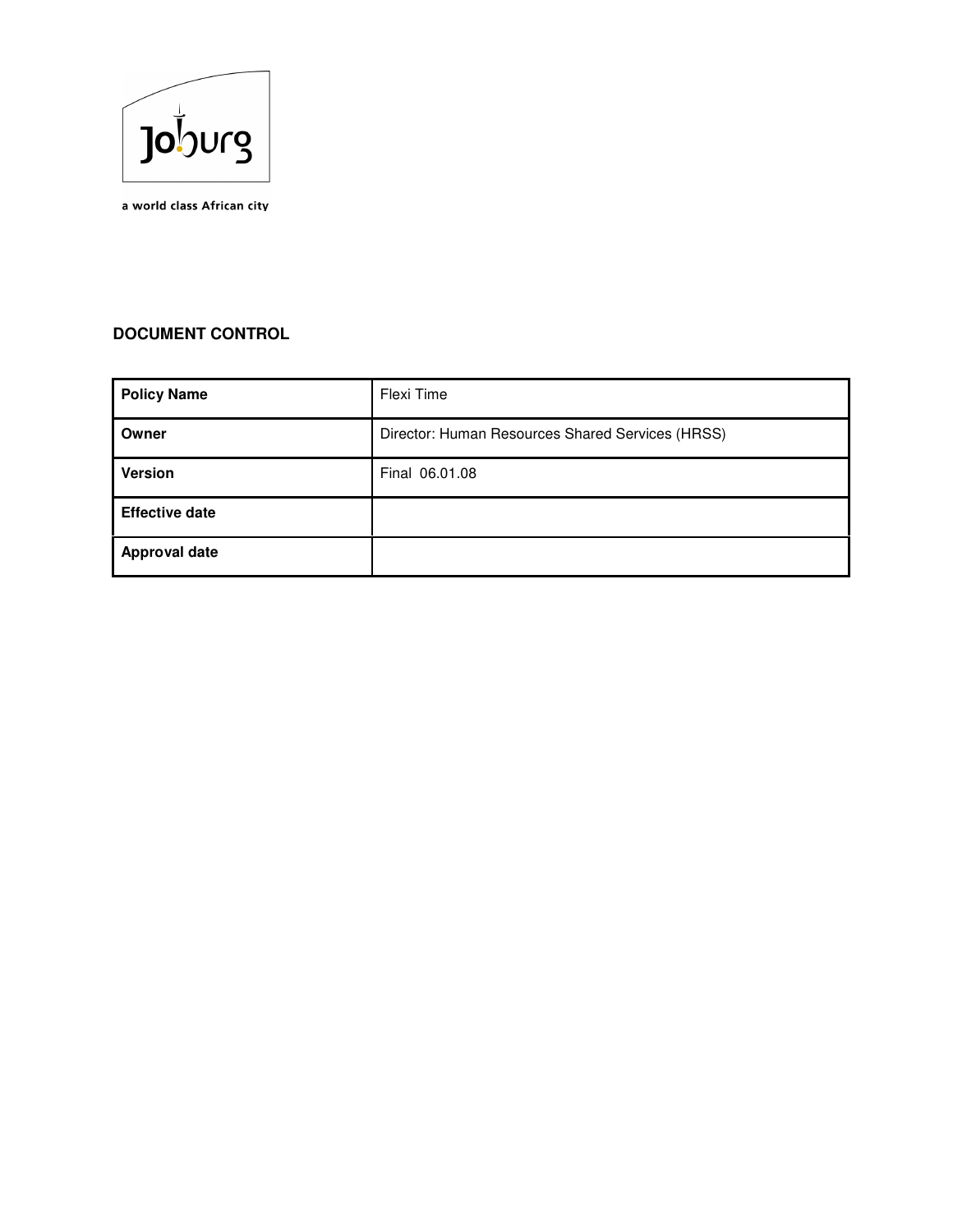# **TABLE OF CONTENTS**

| 1. INTRODUCTION                                                  | 3       |
|------------------------------------------------------------------|---------|
| 2. THE DEFINITION OF TERMS                                       | 3       |
| 3. THE INTERPRETATION AND APPLICATION OF THE POLICY              | 3       |
| 4. THE RATIONALE AND OBJECTIVES                                  | 3       |
| 5. THE SCOPE OF APPLICATION                                      | 3       |
| 6. THE ROLES AND RESPONSIBILITIES (THE ACCOUNTABILITY FRAMEWORK) | $3 - 4$ |
| 7. THE POLICY AREAS                                              | $4 - 6$ |
| 8. THE APPROVAL                                                  | 7       |
| 9. THE AMENDMENTS                                                |         |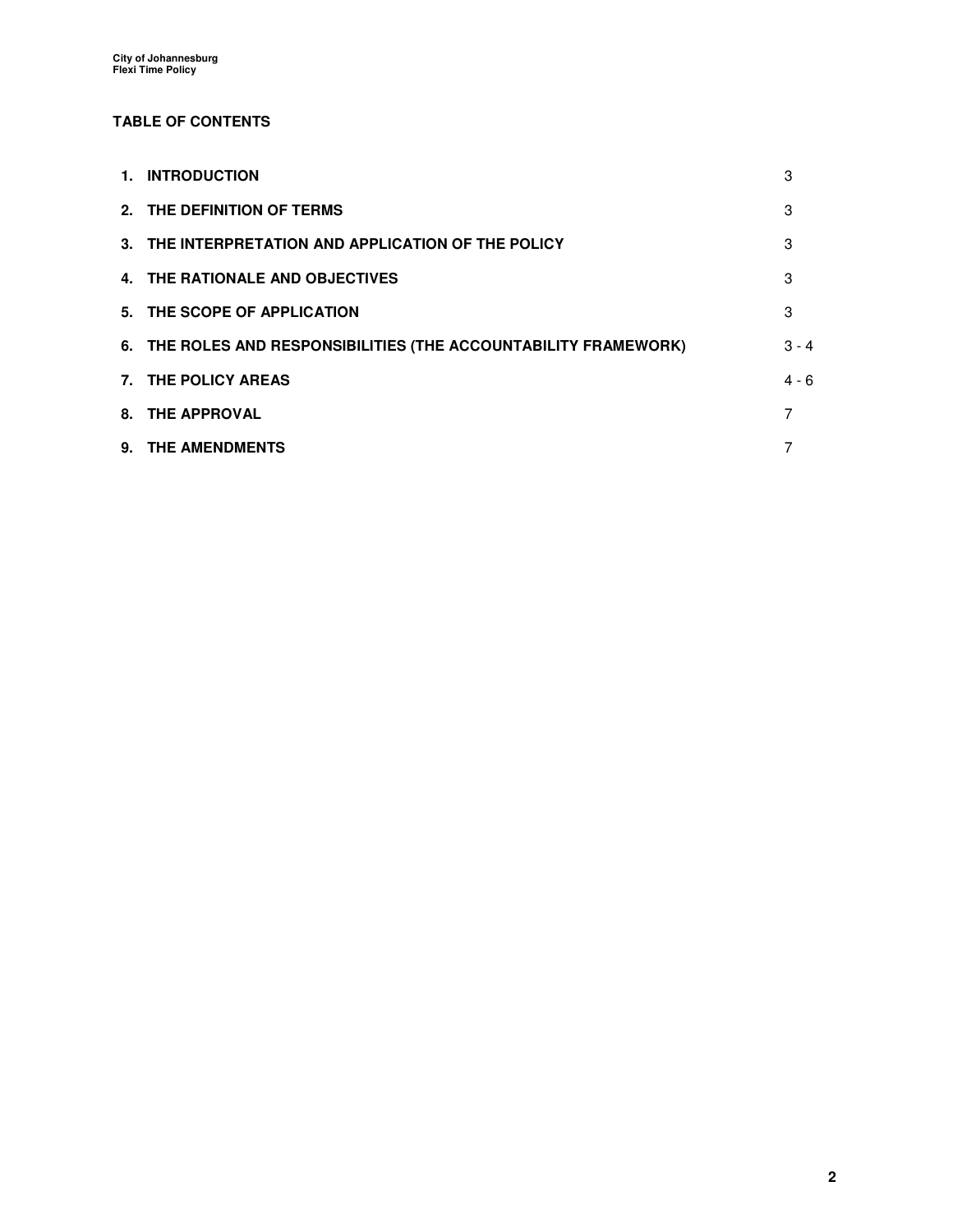# **1. INTRODUCTION**

- 1.1 The **Flexi Time Policy** outlines the entitlement of employees to use flexi-time arrangements in the City of Johannesburg (CoJ)
- 1.2 The flexi-time scheme is intended to allow employees to work pre-arranged times that suit their individual circumstances whilst ensuring service standards are maintained and the CoJ's operational requirements are met Include motivations

### **2. THE DEFINITION OF TERMS**

| Term              | <b>Definition</b>                                                                                                  |
|-------------------|--------------------------------------------------------------------------------------------------------------------|
| l Core Time       | The hour between which all employees are required to be available                                                  |
| <b>Flexi Time</b> | Includes variations in starting and ending times or in hours worked in a day,<br>either with or without core hours |

### **3. THE INTERPRETATION AND APPLICATION OF FLEXI TIME POLICY**

3.1 Any dispute arising from the interpretation and application of this policy will be handled and resolved through the delegations and discretion of the Director: Human Resources Shared Services (HRSS)

# **4. THE RATIONALE AND OBJECTIVES OF FLEXI TIME POLICY**

The rationale and purpose of this Policy is:

- 4.1 to communicate flexible work arrangements that is available in the CoJ
- 4.2 to clearly outline eligibility criteria for flexi time work arrangements
- 4.3 to comply with employment relationships that state a forty (40) hour working week

# **5. THE SCOPE OF APPLICATION**

5.1 The Policy applies to City of Johannesburg Metropolitan Municipality administration and all its employees

# **6. THE ROLES AND RESPONSIBILITIES (THE ACCOUNTABILITY FRAMEWORK)**

- 6.1 The Mayoral Committee (Mayco) approves the HR Policies
- 6.2 The Executive Management Team (EMT) engages on the HR policies and recommends the approval of the HR policies by Mayco
- 6.3 The City Manager is accountable as an Accounting Officer and oversees the development, implementation and maintenance of policies, procedures, processes and system, including those in HR
- 6.4 The Executive Director: Corporate and Shared Services is responsible for ensuring the HR Policies comply with the Council resolutions of City of Johannesburg, as well as applicable legislation, and in conjunction with the conditions of service and relevant bargaining council agreement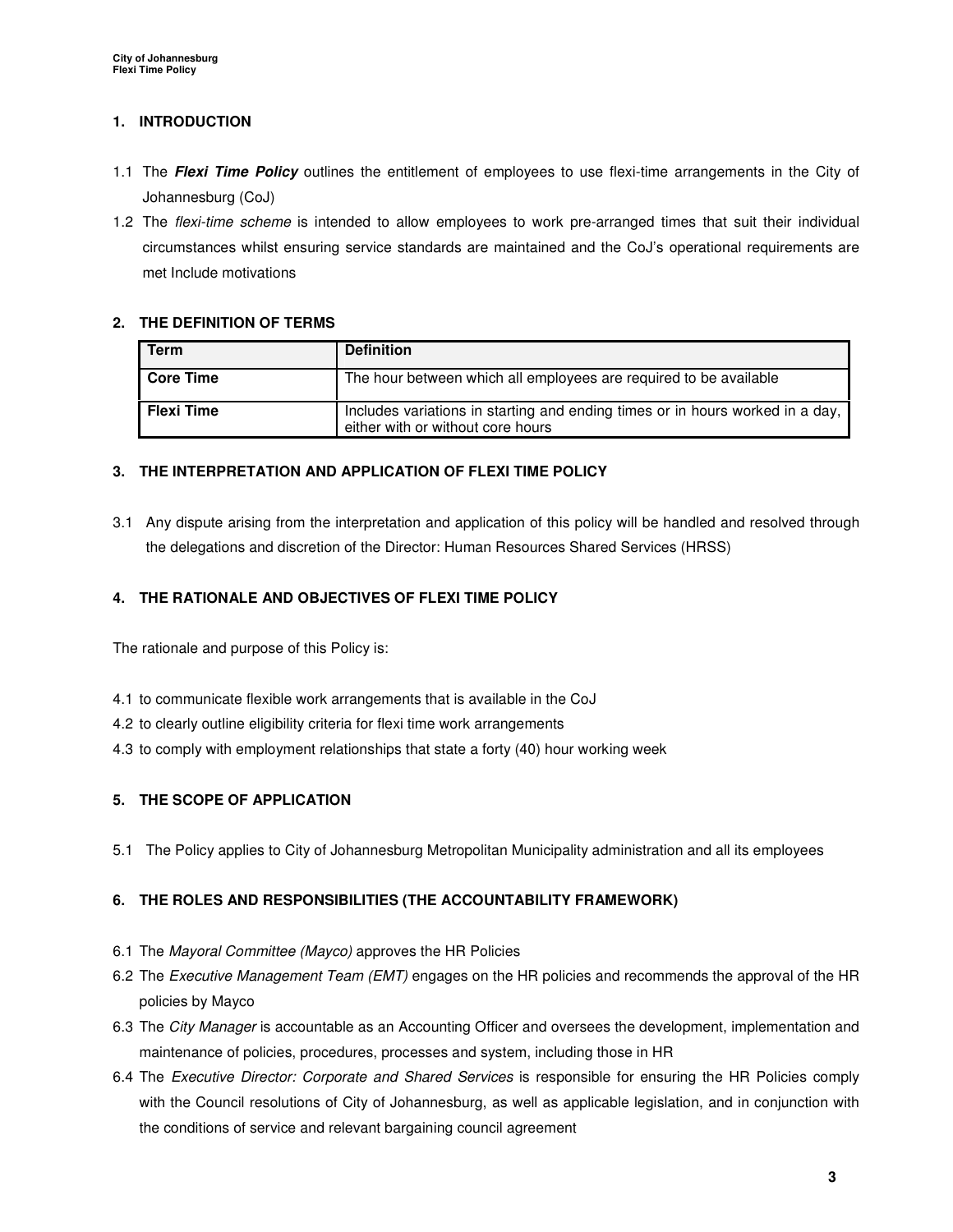- 6.5 Other Executive Director's are accountable for ensuring strict adherence to prescriptions of HR policies within their Depts, as well contribute to the development, review and evaluation of impact of HR policies
- 6.6 The Director: Human Resources Shared Services (HRSS) is responsible for the overall policy implementation, management, monitoring and review, as well as ensuring that the HR Policies comply with the Council resolutions, applicable legislation, conditions of service and relevant bargaining council agreements
- 6.7 The nominated Deputy Director in HRSS with a responsibility a for HR policies ensure that the Policy is reviewed on ongoing-basis
- 6.8 Other Deputy Directors [Business Process Owners (BPO)] in HRSS are responsible for researching, recommending the development, maintenance, review and evaluation of their policies dealing with their respective areas and processes in the CoJ, as well as monitoring the implementation of the Policy within the requirements
- 6.9 The Field HR and HR Transactions are responsible for ensuring the adherence and compliance to the approved HR policies, as well as providing advise on HR policies
- 6.10 The Line Manager is responsible for implementation of and adherence to the approved HR policies
- 6.11 The Organised Labour (Unions) are responsible for playing an oversight role on management, implementation and compliance/adherence to approved HR policies, as well as contribute to the evaluation of impact of HR policies and their review
- 6.12 All Staff are responsible for complying/adhering to the approved HR Policies

# **7. THE POLICY AREAS**

This section outlines the policy provisions on the management and implementation of flexi time arrangements in the City of Johannesburg (CoJ)

### **7.1 THE PRINCIPLES OF FLEXI TIME ARRANGEMENTS**

- 7.1.1 The flexi-time scheme aims to assist staff in balancing their personal and professional lives and is a shared responsibility of the Line Manager and an employee and should never be a unilateral decision
- 7.1.2 In reference to clause 1.8 of the Chapter "Normal Hours of Work" of the City of Johannesburg's Conditions of Service the following provision is made in respect of working hours, "employees working normal hours (excluding uniform and shift employees), shall have the right by agreement with their supervisors and/or management, the exigencies of their particular services allowing, and in compliance with any roster, work schedule and/or policy on working hours and as long as they work the required 40 hours(forty hours) productive work for the particular week, rearrange their working hours so that they can have 1 (one) hour off during working hours in the week they have worked in the time, this time may accumulated over a single month to a maximum of 4 (four) hours a month and must be taken between the last and first weeks of successive months that it was arranged or the right will be forfeited"
- 7.1.3 Flexible work arrangements aim to ensure efficient utilisation of resources and are not an entitlement. Ultimately, the CoJ reserves the right to decline or defer a request based on work commitments, and requirements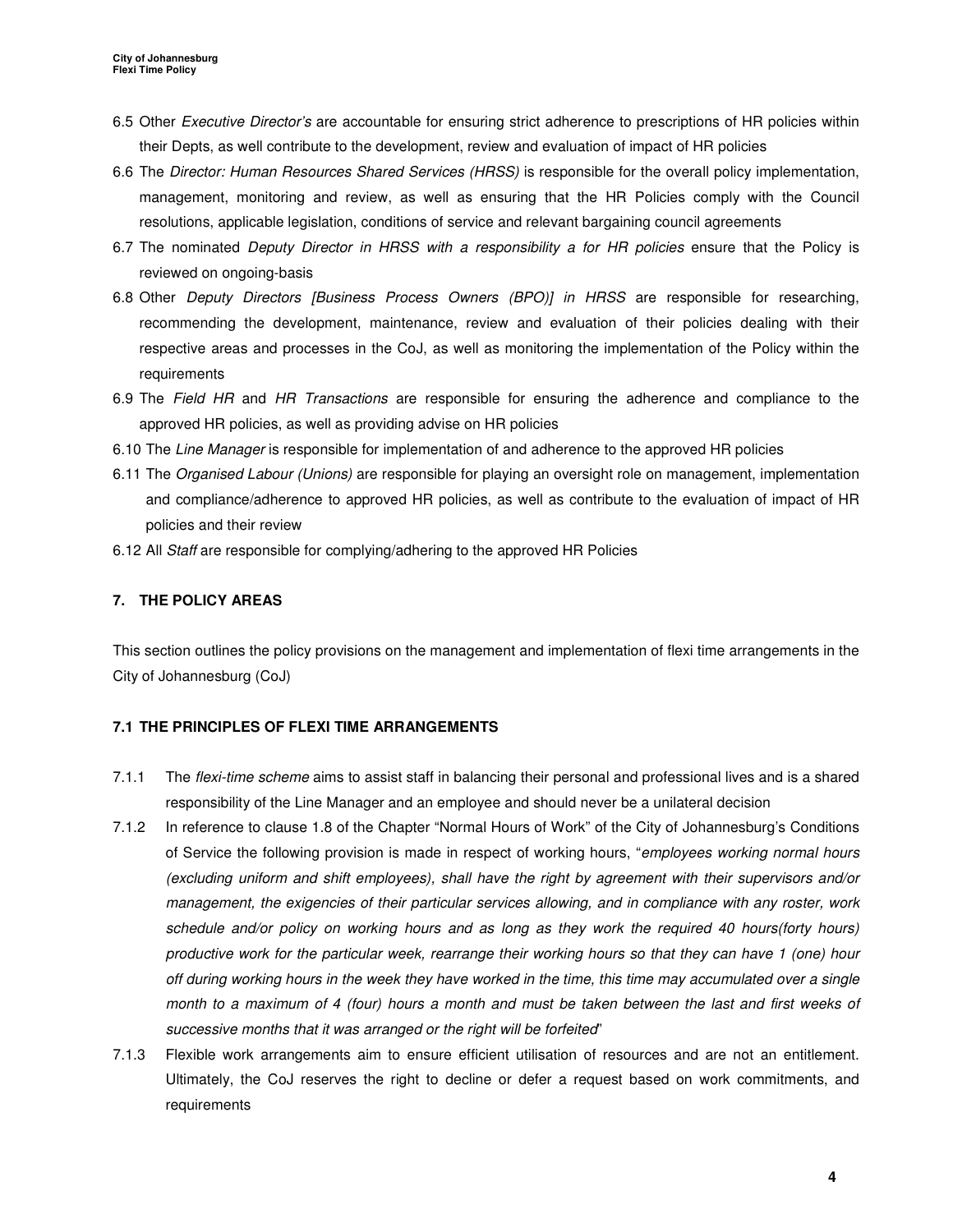- 7.1.4 Employees' current performance at an application of flexi time should be considered and carefully analysed prior approval/decline of flexi time arrangements
- 7.1.5 In assessing a professional's work, it is important to focus on performance, consistency of contribution, and results rather than on "face-time" and number of hours worked. At the same time, it is important for professionals to realistically assess the potential career impacts of reduced schedule arrangements
- 7.1.6 Many variables may affect the growth experience available to a reduced schedule professional and thus his or her advancement

# **7.2 THE ELIGIBILITY FOR FLEXI TIME ARRANGEMENTS**

- 7.2.1 Employees working normal daylight operational hours (non-shift workers) may vary their times of arrival, breaks and departures by agreement with and with the prior approval of Management/Supervisors in compliance with the CoJ's and/or their Departments specific approved Flexi Time Policy and related procedures, time-keeping systems and controls, as applicable
- 7.2.2 Such variation must not disrupt nor prejudice the operations of the Department/Service concerned in any manner whatsoever, neither shall any additional costs or obligations be incurred as the result thereof

# **7.3 THE CORE TIME**

- 7.3.1 Core time should ideally be between 08h30 and 15h00
- 7.3.2 All employees shall agree their standard working arrangement with their Line Manager
- 7.3.3 Standard working hours may be agreed which include working different hours on each day of the week and can be based either on the individual's working pattern or a team's working pattern or the CoJ's operational requirements to maintain service provision

| Core time |                               | <b>Definition</b>                                                                                                                                                     |
|-----------|-------------------------------|-----------------------------------------------------------------------------------------------------------------------------------------------------------------------|
| a.        | Minimum break period          | Thirty (30) minutes<br>Note: employees shall not work for a continuous period of<br>longer than five [5] hours without a break of a minimum of<br>thirty [30] minutes |
|           | b. Earliest commencement time | Earliest commencement time should be one (1) hour before<br>normal hours of work                                                                                      |
|           | Latest finish time            | Latest finishing time should be 18:00                                                                                                                                 |

Note: An eight (8) hour shift excludes lunch break

# **7.4 THE APPROVAL PROCESS OF FLEXI TIME ARRANGEMENTS**

- 7.4.1 The City reserves the right to decline or defer a request based on staffing needs, quantity of work to be performed, variable work demands, the individual's performance or other organisational factors
- 7.4.2 The final decision should be based on the needs of the individual and the City needs
- 7.4.3 Flexi-time will be approved if an employee has accumulated four (4) hours within a four (4) week period. This must be taken in the last week and first week of the next four week cycle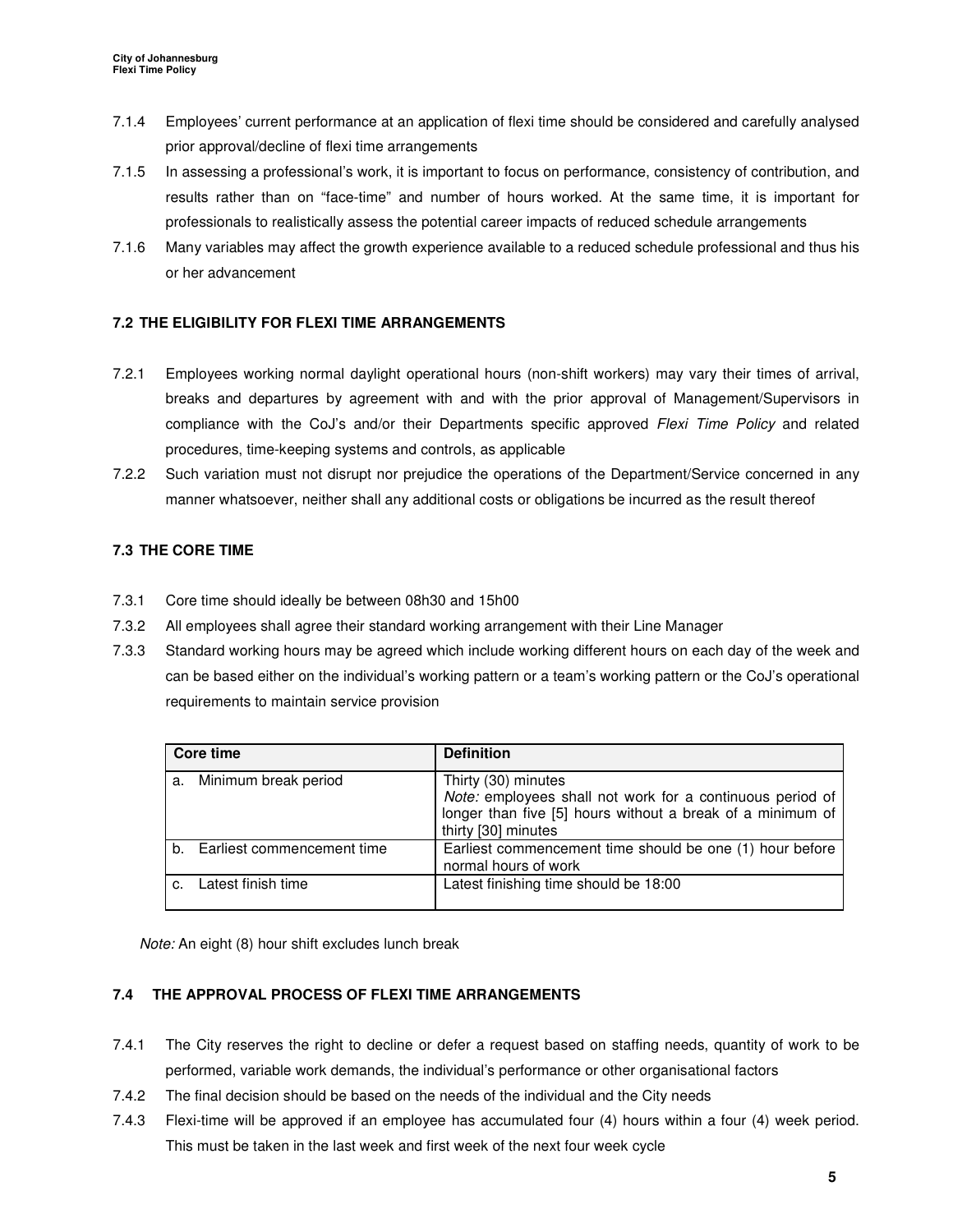7.4.4 If an employee accumulates more than the allowed four (4) hours, those hours will be forfeited

#### **7.5 THE RECORDING OF FLEXI TIME ARRANGEMENTS**

- 7.5.1 Each employee is required to record the following:
	- 7.5.1.1 her/his arrival time at their place of work
	- 7.5.1.2 record the time they leave their place of work
	- 7.5.1.3 record any special entries in respect of visits or off-site starts and finishes
- 7.5.2 Each employee is responsible for ensuring their own accurate recording of all times of attendance
- 7.5.3 Each employee will calculate the number of hours worked in each week and each accounting period
- 7.5.4 Paper and/or electronic records should be kept in a central location and should be signed by the employee at the end of each accounting period as a correct record

#### **7.6 SPECIAL CIRCUMSTANCES**

#### 7.6.1 **Starting and finishing at another location**

- 7.6.1.1 Where an employee starts or finishes the working day at a location other than the usual signing in/out point the actual times of starting and finishing will be added by the employee to their record at the first available opportunity
- 7.6.1.2 Conference/training attendance should be recorded as standard working time

#### 7.6.2 **Medical appointments**

- 7.6.2.1 Medical appointments (excluding ante-natal or appointments relating to industrial injury) should, where possible, be arranged for outside of working hours
- 7.6.2.2 Appointments in work time should be approved in advance and will count as a debit against hours worked

#### 7.6.3 **Leave**

7.6.3.1 All leave taken will count as standard hours

#### **7.7 General Conditions**

- 7.7.1 The details of the flexi scheme may be changed if at any time this condition is not being met
- 7.7.2 The opportunity to participate in this scheme may be withdrawn by the line manager from any member of staff if s/he has consistently not met the requirements of the scheme in any respect
- 7.7.3 Managers who are considering withdrawal of the scheme or who suspect falsification should consult their Executive Director in the first instance
- 7.7.4 Falsification of record cards will be treated as fraud and penalties will apply in accordance with the disciplinary procedures